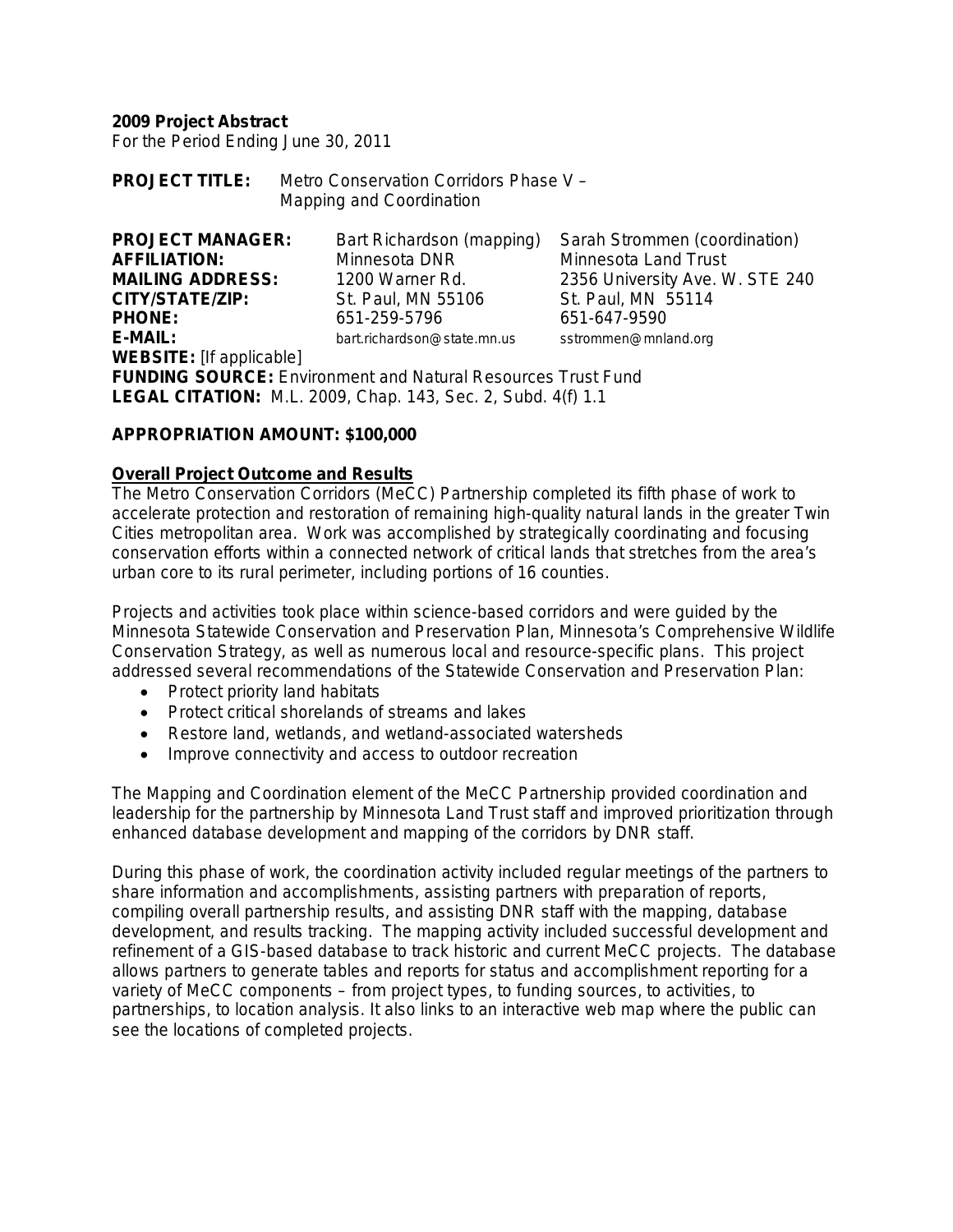Although we had originally hoped to complete a mini-evaluation of the MeCC Partnership, due to the time involved in mapping and compiling historic project data, there was not time to complete the evaluation.

#### **Project Results Use and Dissemination**

The Metro Conservation Corridors Partnership primarily distributed information through individual partners as projects were completed. Partners publicized accomplishments through press releases and organization newsletters and websites. Additionally, the Partnership now has a public web map where the public can view MeCC projects. This web map can be accessed at: http://www.dnr.state.mn.us/maps/MeCC/mapper.html.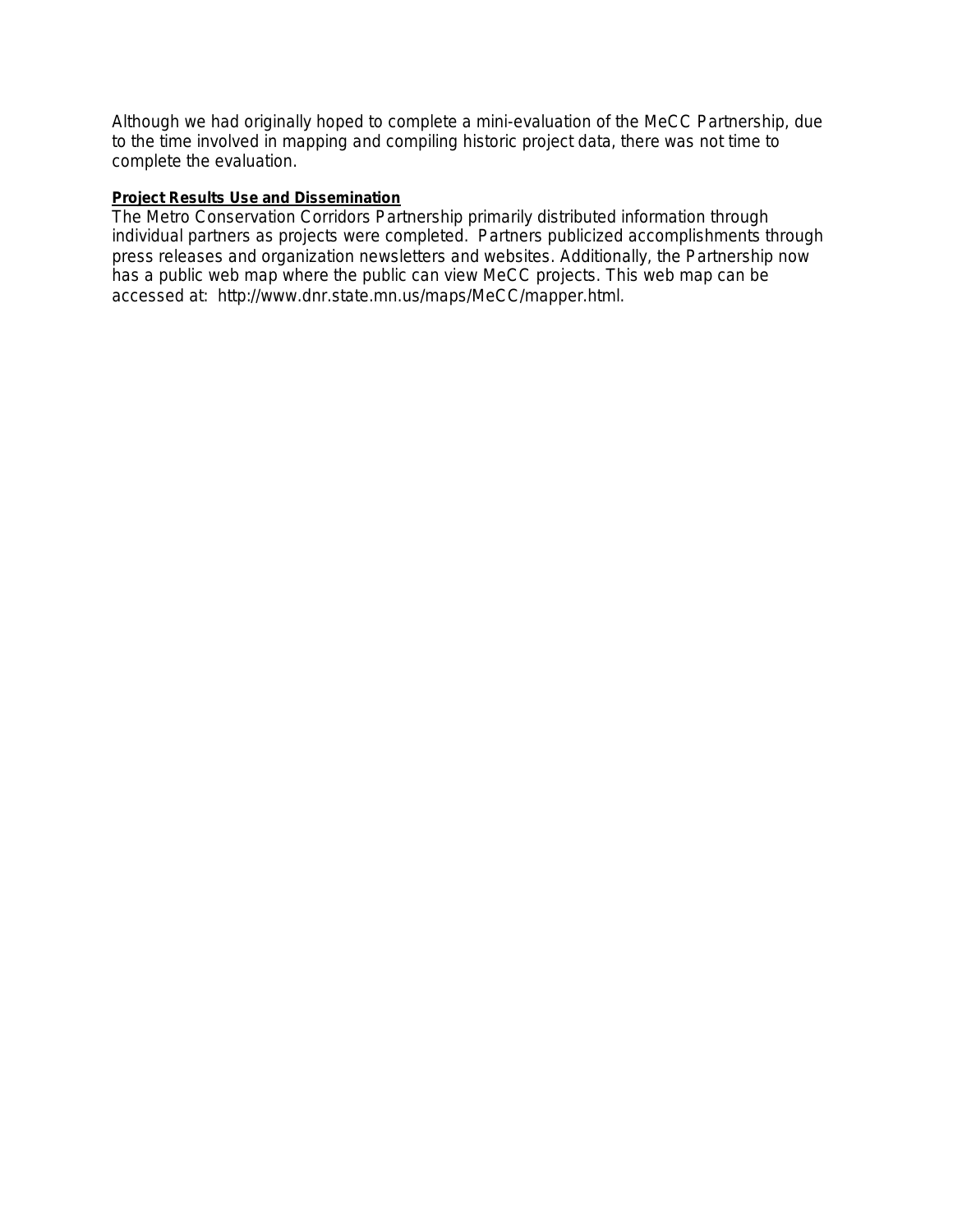# **Environment and Natural Resources Trust Fund 2009 Work Program Final Report**

**Date of Report:** August 9, 2011 **Final Report Date of Work Program Approval:** June 16, 2009 **Project Completion Date:** June 30, 2011

| <b>PROJECT TITLE:</b> | Metro Conservation Corridors Phase V - |
|-----------------------|----------------------------------------|
|                       | <b>Mapping and Coordination</b>        |

| <b>Mapping Project Manager:</b><br><b>Affiliation:</b> | <b>Bart Richardson</b><br>Minnesota Department of Natural Resources |
|--------------------------------------------------------|---------------------------------------------------------------------|
|                                                        |                                                                     |
| <b>Mailing Address:</b>                                | 1200 Warner Road                                                    |
| City / State / Zip:                                    | St. Paul, MN 55106                                                  |
| <b>Telephone Number:</b>                               | 651-259-5796                                                        |
| <b>E-mail Address:</b>                                 | bart.richardson@state.mn.us                                         |
| <b>FAX Number:</b>                                     |                                                                     |
| <b>Web Site Address:</b>                               | www.dnr.state.mn.us                                                 |

| <b>Coordination Project Manager: Sarah Strommen</b> |                                    |
|-----------------------------------------------------|------------------------------------|
| <b>Affiliation:</b>                                 | Minnesota Land Trust (MLT)         |
| <b>Mailing Address:</b>                             | 2356 University Ave. W., Suite 240 |
| City / State / Zip:                                 | St. Paul, MN 55114                 |
| <b>Telephone Number:</b>                            | 651-647-9590                       |
| <b>E-mail Address:</b>                              | sstrommen@mnland.org               |
| <b>FAX Number:</b>                                  | 651-647-9769                       |
| <b>Web Site Address:</b>                            | www.mnland.org                     |

**Location:**16 county metro area consisting of Wright, Hennepin, Dakota, Carver, Scott, Washington, Ramsey, Anoka, Chisago, Isanti, Goodhue and Sherburne.

| <b>Total Trust Fund Project Budget: Trust Fund Appropriation</b> |                            | \$100,000 |
|------------------------------------------------------------------|----------------------------|-----------|
|                                                                  | <b>MLT</b> Total           | \$50,000  |
|                                                                  | <b>DNR Total</b>           | \$50,000  |
|                                                                  | <b>Minus Amount Spent:</b> | \$50,924  |
|                                                                  | <b>MLT Amount Spent:</b>   | \$12,304  |
|                                                                  | <b>DNR Amount Spent:</b>   | \$38,620  |
|                                                                  | <b>Equal Balance:</b>      | \$49,076  |

#### **Legal Citation: ML 2009, Chap. 143, Sec. 2, Subd. 4(f)1.1**

**Appropriation Language:** \$3,375,000 is from then trust fund to the commissioner of natural resources for the fifth appropriation for the acceleration of agency programs and cooperative agreements. Of this appropriation, \$2,185,000 is for the Department of Natural Resources agency programs and \$1,190,000 is for agreements as follows: \$380,000 with the Trust for Public Land; \$90,000 with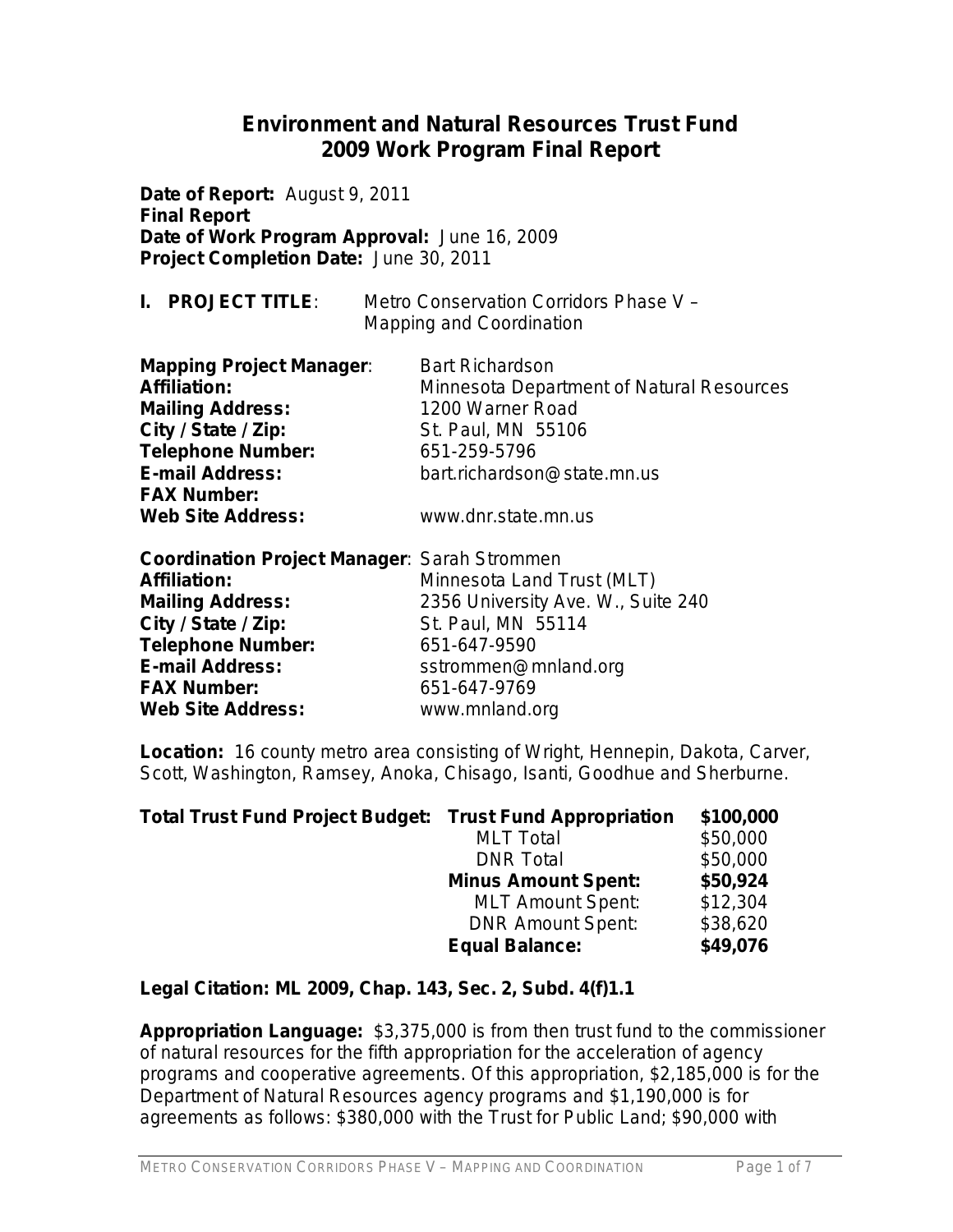Friends of the Mississippi; \$155,000 with Great River greening; \$250,000 with Minnesota Land Trust; \$225,000 with Minnesota Valley National Wildlife refuge Trust, Inc.; and \$90,000 with Friends of the Minnesota Valley for the purposes of planning, restoring and protecting important natural areas in the metropolitan area, as defined under Minnesota Statutes, section 473.121, subdivision 2, and portions of the surrounding counties, through grants, contracted services, technical assistance, conservation easements, and fee title acquisition. Land acquired with this appropriation must be sufficiently improved to meet at least minimum management standards as determined by the commissioner of natural resources. Expenditures are limited to the identified project corridor areas as defined in the work program. All conservation easements must be perpetual and have a natural resource management plan. Any land acquired in fee title by the commissioner of natural resources with money from this appropriation must be designated as an outdoor recreation unit under Minnesota Statutes, section 86A.07. The commissioner may similarly designate any lands acquired in less than fee title. A list of proposed restorations and fee title and easements acquisitions must be provided as part of the required work program. All funding for conservation easements must include a longterm stewardship plan and funding for monitoring and enforcing the agreement. To the maximum extent practical, consistent with contractual easement or fee title obligations, the recipients shall utilize staff resources to identify future projects and shall maximize the implementation of biodiverse, quality restoration projects in the project proposal into the first half of the 2010 fiscal year.

### **II. and III. FINAL PROJECT SUMMARY**

The Metro Conservation Corridors (MeCC) Partnership completed its fifth phase of work to accelerate protection and restoration of remaining high-quality natural lands in the greater Twin Cities metropolitan area. Work was accomplished by strategically coordinating and focusing conservation efforts within a connected network of critical lands that stretches from the area's urban core to its rural perimeter, including portions of 16 counties.

Projects and activities took place within science-based corridors and were guided by the Minnesota Statewide Conservation and Preservation Plan, Minnesota's Comprehensive Wildlife Conservation Strategy, as well as numerous local and resource-specific plans. This project addressed several recommendations of the Statewide Conservation and Preservation Plan:

- Protect priority land habitats
- Protect critical shorelands of streams and lakes
- Restore land, wetlands, and wetland-associated watersheds
- Improve connectivity and access to outdoor recreation

The Mapping and Coordination element of the MeCC Partnership provided coordination and leadership for the partnership by Minnesota Land Trust staff and improved prioritization through enhanced database development and mapping of the corridors by DNR staff.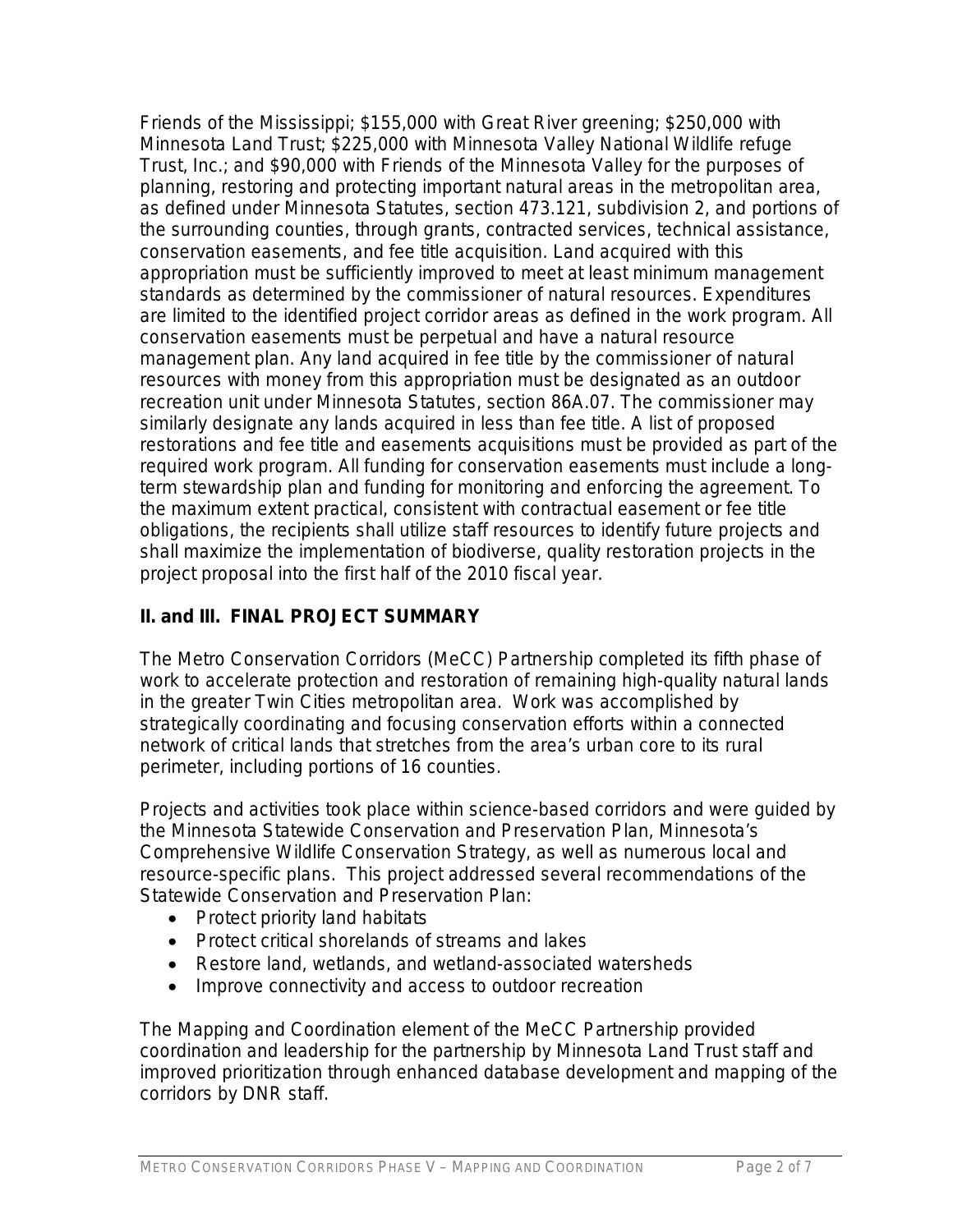During this phase of work, the coordination activity included regular meetings of the partners to share information and accomplishments, assisting partners with preparation of reports, compiling overall partnership results, and assisting DNR staff with the mapping, database development, and results tracking. The mapping activity included successful development and refinement of a GIS-based database to track historic and current MeCC projects. The database allows partners to generate tables and reports for status and accomplishment reporting for a variety of MeCC components – from project types, to funding sources, to activities, to partnerships, to location analysis. It also links to an interactive web map where the public can see the locations of completed projects.

Although we had originally hoped to complete a mini-evaluation of the MeCC Partnership, due to the time involved in mapping and compiling historic project data, there was not time to complete the evaluation.

# **IV. OUTLINE OF PROJECT RESULTS***:*

## **Result 1: Partnership and Program Coordination**

**Description:** For this phase of the MeCC grant, the partnership agreed that DNR would subcontract with the Minnesota Land Trust to provide partnership and program leadership and coordination.

Coordination of the partnership specifically included:

- 1) Convene and facilitate meetings of the partnership (estimated at 4 per year) and the executive committee (estimated at 4 per year)
- 2) Provide support to partners in preparing work programs and reports
- 3) Compile overall work programs, status reports and final reports
- 4) Coordinate the identification of focus areas where the partners will direct their restoration and protection efforts
- 5) Work with DNR staff on Result 2: Corridor Data Base Development, Project Tracking, and Mapping to ensure coordination with other partnership activities
- 6) Coordinate outreach efforts to local communities and other potential partners
- 7) Assist with public relations promoting the accomplishments of the partnership, Environment and Natural Resources Trust Fund and LCCMR, as appropriate
- 8) Provide information to LCCMR as needed or requested

The Land Trust focused efforts on the 2009 MeCC grant but also assisted with closing out the 2007 and 2008 phases in order to create consistency and a smooth transition between phases of this program.

| Summary Budget Information for Result 1: Trust Fund Budget: \$50,000 |                      |          |
|----------------------------------------------------------------------|----------------------|----------|
|                                                                      | <b>Amount Spent:</b> | \$12,304 |
|                                                                      | <b>Balance:</b>      | \$37.696 |

| <b>Deliverable</b> | <b>Completion</b> | <b>Estimated</b> |  |
|--------------------|-------------------|------------------|--|
|                    | Date              | <b>Budget</b>    |  |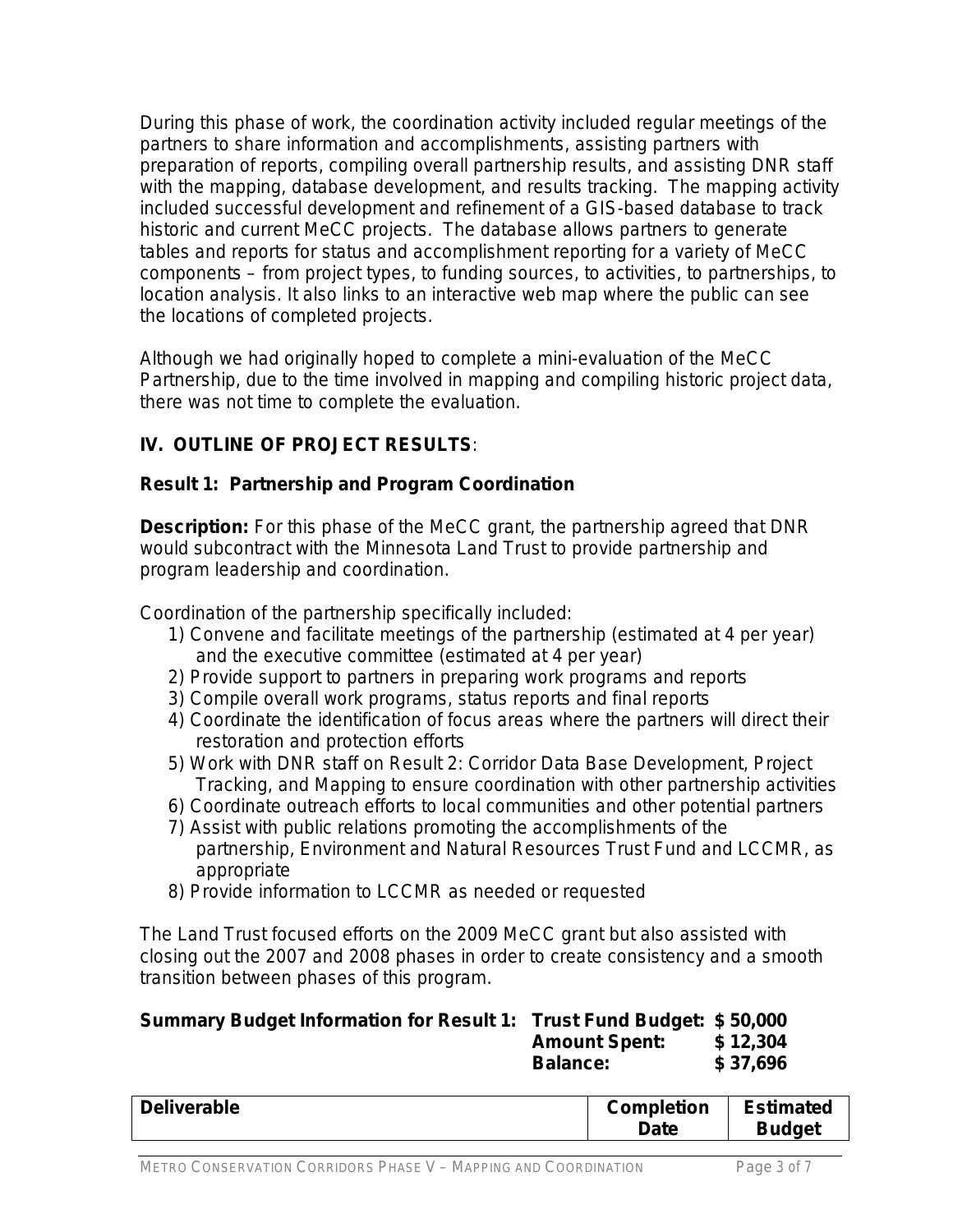| 1. Convene and facilitate partnership meetings  | 6-30-2011 |
|-------------------------------------------------|-----------|
| 2. Provide support to partners                  | 6-30-2011 |
| 3. Compile overall work programs                | 6-30-2011 |
| 4. Coordinate the identification of focus areas | 6-30-2011 |
| 5. Work with DNR staff on Result 2              | 6-30-2011 |
| 6. Coordinate outreach efforts                  | 6-30-2011 |
| 7. Assist with public relations                 | 6-30-2011 |
| 8. Provide information to LCCMR                 | 6-30-2011 |

#### **Final Report Summary:**

The Land Trust staff successfully coordinated the MeCC Partnership by convening and facilitating regular meetings of the partnership, compiling and providing overall work program updates to LCCMR staff, and providing other information as needed to both partners and LCCMR staff. The MeCC Partnership also held its first joint meeting with the Habitat Conservation Partnership.

Land Trust staff also assisted the DNR staff and partners to map past projects and enter historic project data into the new MeCC database, going back to the first appropriation in 2003. Because mapping of specific projects was not done or required to the same level it is today, it was a larger undertaking than originally anticipated.

As is evident in the budget information section, the coordination function only required a little more than half of the funds originally appropriated for this activity. There are two reasons for this outcome. First, when the project proposals and work programs were originally put together, it was anticipated the DNR would provide the coordination function for the partnership as it had in all the previous phases. Therefore, the budget was developed with DNR's structure in mind – not the Minnesota Land Trust's. Second, we had originally intended to conduct a minievaluation of the partnership and its past accomplishments, which would have involved paying an outside contractor. Unfortunately, we were unable to complete this evaluation due to timing constraints. As noted above, the process of gathering and compiling data from past phases and entering this information into the MeCC database took longer than anticipated. At the point this task was complete and we were ready to move forward with the evaluation, LCCMR staff asked us to not proceed given the shortness of time. It is the hope of the MeCC partners that the evaluation can be completed at some point in the future.

## **Result 2: Corridor Data Base Development, Project Tracking, and Mapping**

**Description:** This result was carried out by classified staff within the Department Management Information System (MIS) section supported by special projects funds that are cost-coded.

In 2008 the DNR Central Region contracted with the DNR MIS to develop a GISbased database to track MeCC projects. In 2009 project partners began entering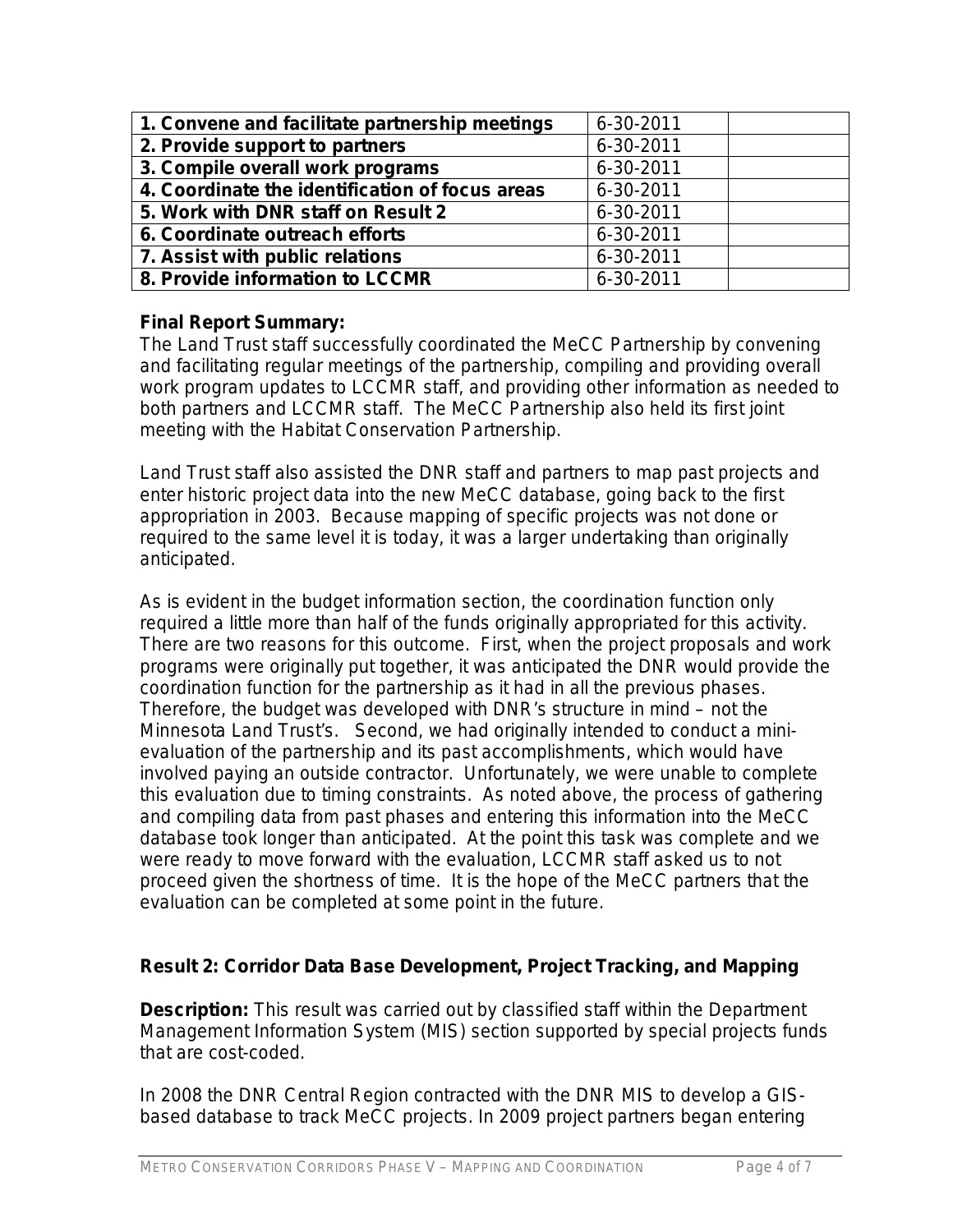information into the database and DNR MIS scoped out additional database functions. Version 2 of the database, created under this result, will allow partners to generate tables and reports for status and accomplishment reporting for a variety of MeCC components – from project types, to funding sources, to activities, to partnerships, to location analysis. It also created an improved web map where the public can see the locations of completed projects. Finally, MIS was reimbursed for database server space and application maintenance.

#### **Summary Budget Information for Result 2:**

| <b>Summary Budget Information for Result 2:</b> | Trust Fund Budget: \$50,000 |          |
|-------------------------------------------------|-----------------------------|----------|
|                                                 | <b>Amount Spent:</b>        | \$38,620 |
|                                                 | <b>Balance:</b>             | \$11,380 |

| <b>Deliverable</b>                                                                                                                                                                                      | <b>Completion</b><br><b>Date</b>                                              | <b>Budget</b> |
|---------------------------------------------------------------------------------------------------------------------------------------------------------------------------------------------------------|-------------------------------------------------------------------------------|---------------|
| <b>1. MeCC Database Version 2</b><br>a. Display MeCC projects on a public web map<br>b. Partner tables and project maps<br>c. Historical data entry assistance to partners<br>d. Project administration | August 2009<br>January 2011<br>January 2011<br>March 2011<br><b>June 2011</b> |               |
| 2. Generate overall tables from the database<br>a. Status report 1<br>b. Status report 2<br>c. Status report 3<br>d. Status report 4<br>e. Final report                                                 | August 2009<br>Feb. 2010<br>August 2010<br>Feb. 2011<br><b>July 2011</b>      |               |
| 3. MeCC Corridor Map<br>a. Draft a protocol for partner adoption<br>b. Manage any edit requests                                                                                                         | June 30, 2010                                                                 |               |
| 4. MeCC Database maintenance reimbursement                                                                                                                                                              | June 30,2011                                                                  |               |

#### **Final Report Summary:**

DNR staff completed updates to Version 2 of the MeCC Database. The database is now able to quickly generate tables for reports and to both upload and export shapefile information for individual projects. A database mapping application allows partners to easily map project areas.

Additionally, an interactive public web map is now fully functional and shows the locations of MeCC projects over time. This web map can be accessed at: http://www.dnr.state.mn.us/maps/MeCC/mapper.html.

Although we had originally hoped to create a direct interface with LCCMR systems in order to generate the Land Acquisition Reports, it was determined that this was not possible due to differences in the MeCC and LCCMR systems. However, the MeCC database is now able to generate all the information necessary for partners to quickly complete LCCMR land acquisition work program reports.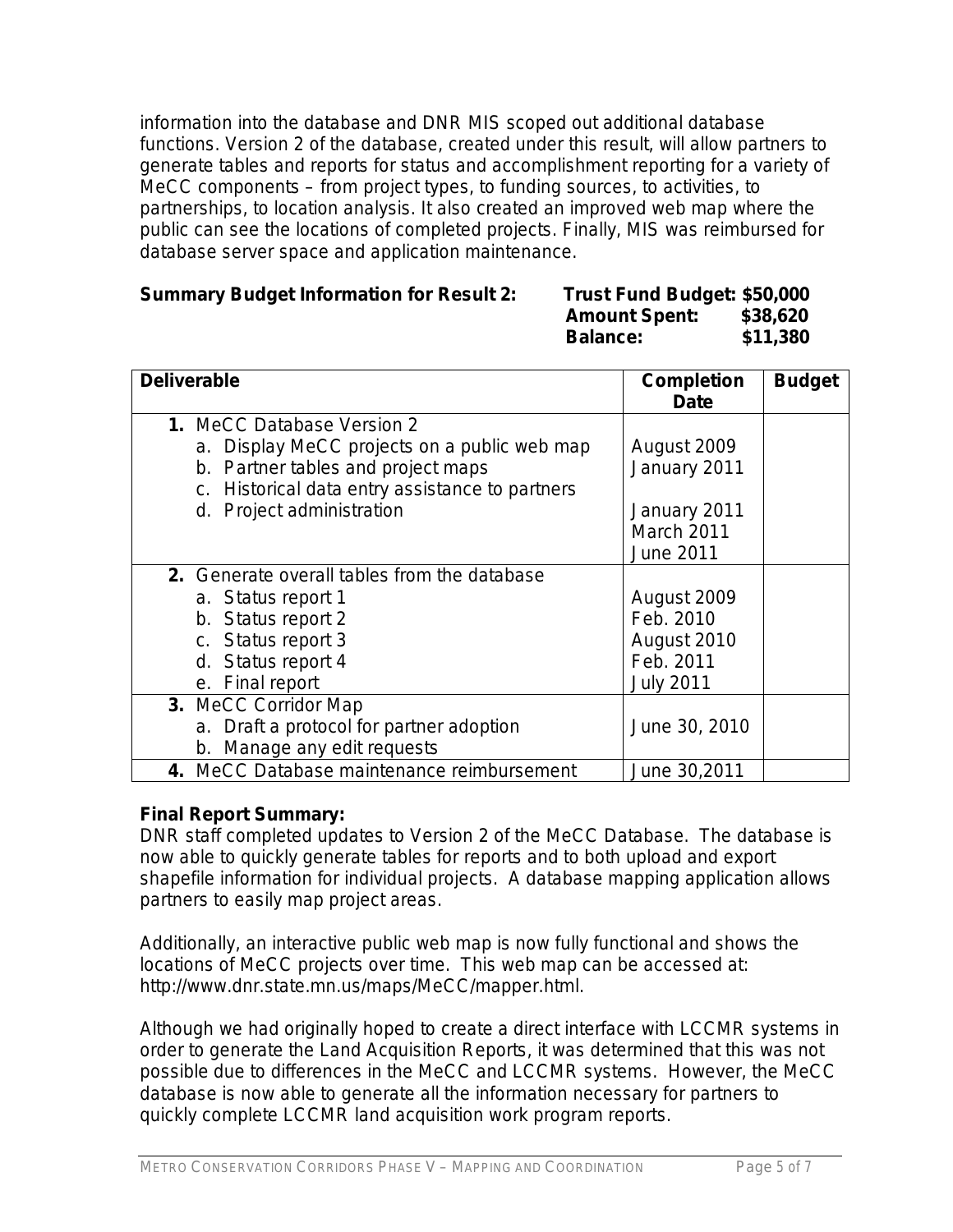# **V. TOTAL TRUST FUND PROJECT BUDGET:****\$100,000**

**Personnel**: DNR: \$38,620 (includes 0.5 FTE Classified ITS-3 within the Department Management Information System (MIS) section supported by special projects funds that are cost-coded for Result 2.)

**Contracts:** \$12,304 to Minnesota Land Trust to cover a portion of the salaries and related benefits of staff working on coordination, project-specific conference calls and travel.

## **TOTAL TRUST FUND PROJECT BUDGET: \$100,000**

**Explanation of Capital Expenditures Greater Than \$3,500:** N/A

#### **VI. PROJECT STRATEGY:**

**A. Project Partners:** Project partners include:

| <b>Trust for Public Land</b>      | <b>Critical Land Protection Program</b>          |
|-----------------------------------|--------------------------------------------------|
| <b>MN Land Trust</b>              | <b>Protect Significant Habitat by Acquiring</b>  |
|                                   | <b>Conservation Easements</b>                    |
| Friends of the Mississippi River  | Mississippi River Valley Habitat Restoration     |
| Friends of the Minnesota River    | Lower Minn. River Watershed Restoration          |
|                                   | & Enhancement Project                            |
| MN Valley Nat. Wild. Refuge Trust | Expansion of MN Valley Nat. Wildlife Refuge      |
| <b>Great River Greening</b>       | <b>Restore/Enhance Significant Habitat</b>       |
| <b>DNR Metro Greenways</b>        | <b>Metro Greenways</b>                           |
| <b>DNR Fish and Wildlife</b>      | <b>Acquisition and Restoration</b>               |
| <b>DNR SNA Program</b>            | Scientific and Nat. Area Acquisition/Restoration |
|                                   |                                                  |

**B. Project Impact and Long-term Strategy:** The Metro Conservation Corridors partnership works to accelerate protection and restoration of key natural lands in the metro area. Coordinating conservation efforts within this regional framework helps to increase the cost-effectiveness of our work by efficiently leveraging private and public partners and resources and building upon prior investments. The mapping function helps the partnership focus on areas with the greatest regional importance for habitat using state-of-the-art natural resource assessments and regional prioritization methods. Finally, development of a Metro Corridors database will allow the partnership to track its results history, assess progress, and identify opportunities to build upon prior protection and restoration work.

**C. Other Funds Proposed to be Spent during the Project Period:** No other funds were spent on coordination and mapping functions.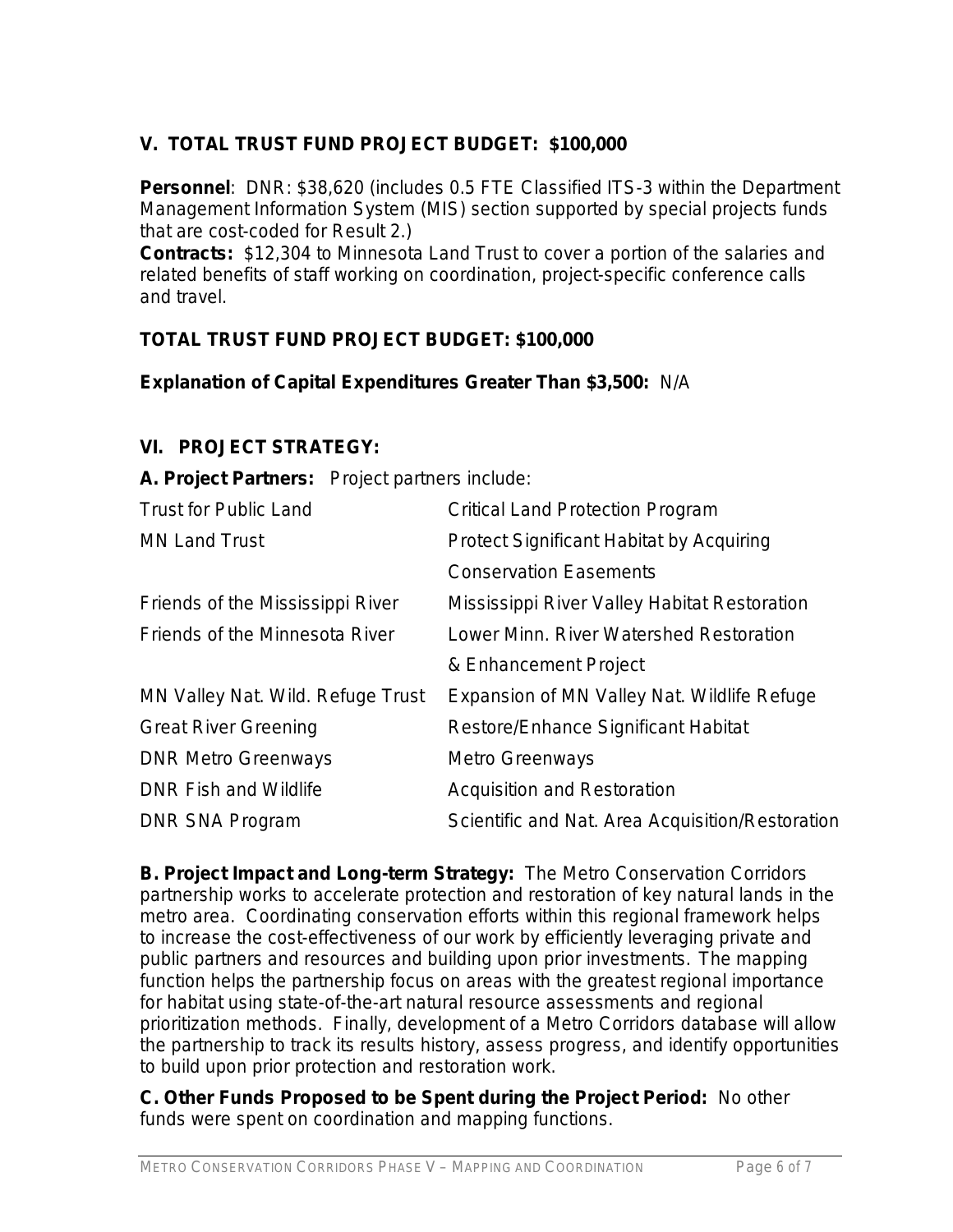**D. Spending History:** \$24,800 of the 2007 LCCMR Overall Coordination Result 1. \$50,000 was appropriated in 2008 for coordination and mapping efforts through June 30, 2010.

**VII. DISSEMINATION**:The Metro Conservation Corridors partnership primarily distributed information through individual partners as projects were completed. Partners publicized accomplishments through press releases and organization newsletters and websites. Additionally, as noted above the partnership now has a public web map where the public can view MeCC projects.

**VIII. REPORTING REQUIREMENTS:** Periodic work program progress reports were submitted not later than February  $1<sup>st</sup>$  and August  $1<sup>st</sup>$  of each year. This is the final work program report.

## **IX. RESEARCH PROJECTS:** N/A